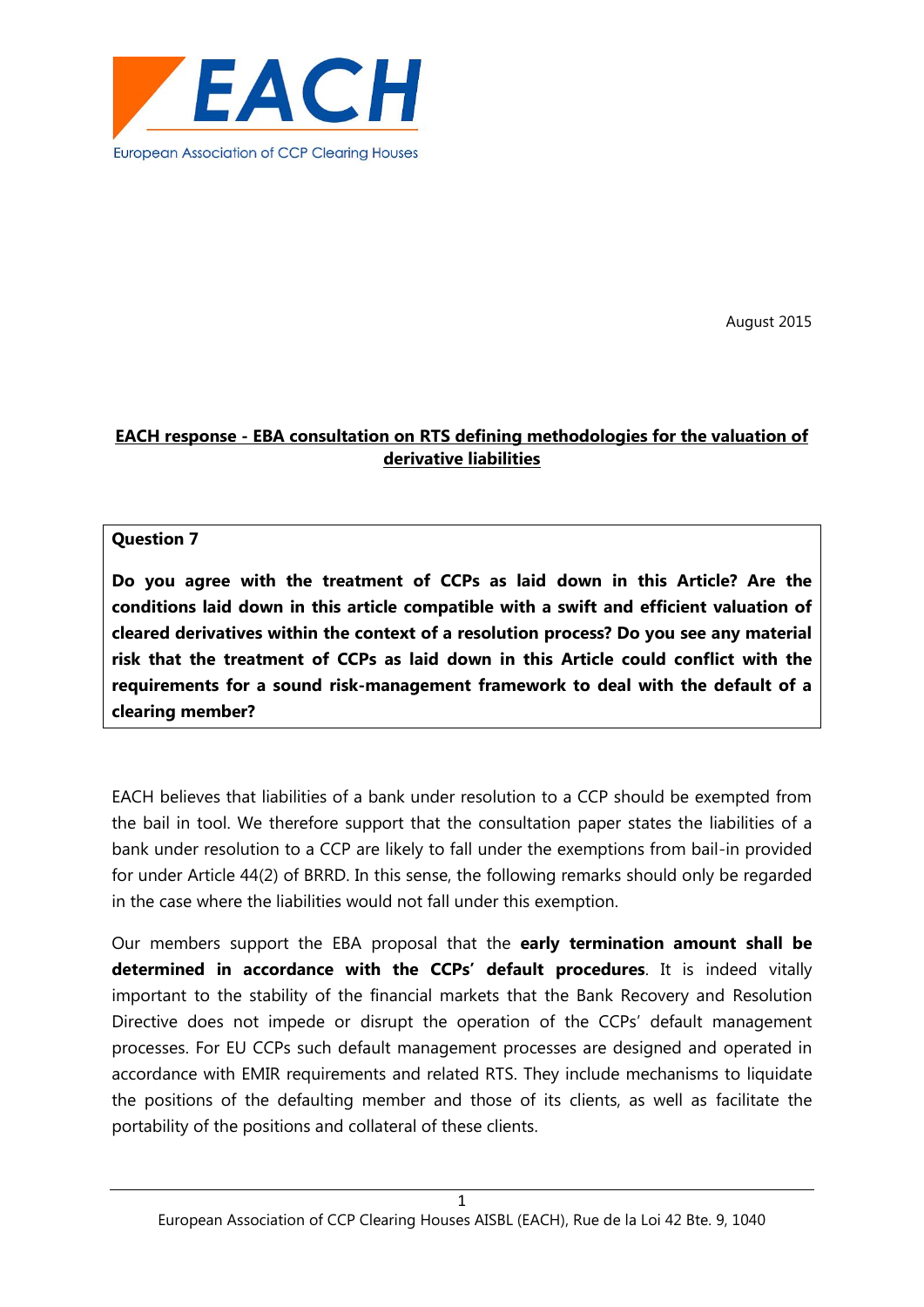

EACH would like to clarify the following points:

#### **Early termination amount**

The draft RTS envisages that a CCP will be able to calculate an early termination amount for the purpose of bail-in (Article 6). We believe it would be **helpful to provide a definition of the term 'early termination amount'** to clarify that in the case of cleared derivatives contracts this is the **net amount that would result from the actions taken by a CCP to neutralise the risk associated with the defaulters' portfolio and close out or transfer clients' positions in accordance with its default procedures, after applying the collateral resources of the defaulter** including initial margin, variation margin and its contributions to the default fund . Therefore, the amount potentially subject to bail in would be that to be covered by the rest of the prefunded default waterfall (i.e. CCPs' skin in the game and mutualised default fund) which are not secured by the defaulter, consistent with the exemption from bail in applicable to secured liabilities. We would also note that it is usual practice for CCPs to withhold an amount to cover potential costs and fees associated with the default management process (including legal fees) to be paid by the CCP and therefore the CCP should be able to include provision in its calculation of the early termination amount for such fees. (These costs will be taken into account when calculating the single net sum, it is not a case of holding onto collateral).

**We support the proposed approach whereby the timings to achieve a calculation of the 'early termination amount' would be agreed (and we take this to mean a genuine agreement between the parties) between the resolution authority, the CCP and the CCP's competent authority**, taking into account the CCP's EMIR-compliant default procedure and the resolution timeline, as indicated in Article 6(5).

It is important that the agreed timeframe takes into account the need for the CCP to act under a suitable timeline to complete its default procedures and it is not prevented to do so for the purpose of calculating the early termination amount. In addition, it is important to recognise that any timelines should build in appropriate contingencies which would allow the resolution authority, the CCP and the CCP's competent authority some flexibility in agreeing when the CCP provides the valuation of the early termination amount. The process of agreement should be interactive and flexible.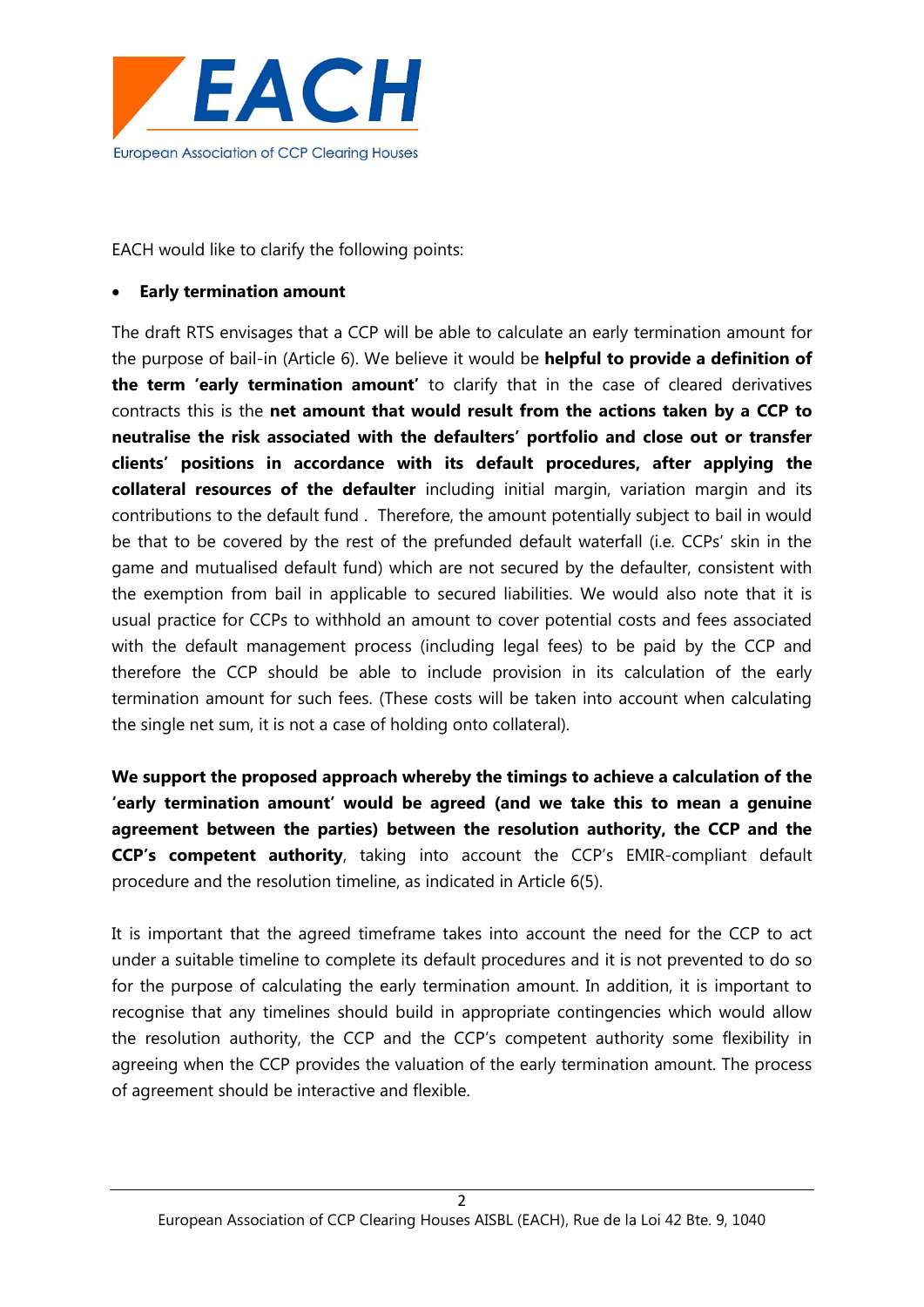

In order to reflect the complexity of managing a default, the CCPs obligations should be on a best endeavours basis so that the CCP is only penalised where it is not using its best endeavours to honour its agreement with the resolution authority and its competent authority. We believe that Article 6(6)(a) should be amended accordingly. Given the potential impact on a CCP of invoking Article 6(6), we welcome the EBA's proposal that any decision on 6(6)(a) and (b) should, at a minimum, be taken after consultation with the CCP's competent authority.

EACH assumes that the following process will apply:

- o Where a CCP has a positive early termination amount, this would be returned to the defaulter (together with the collateral) and no bail-in would apply.
- o Where a CCP has a negative early termination amount, that amount would be subject to bail-in notwithstanding that the CCP will continue to apply its default procedures to cover the remaining losses with resources other than the defaulter's own collateral and default fund contribution. In particular in the limited circumstances where the calculation is performed by the resolution authority, we would like to ensure that such valuation will not be intended to be used to value the actual net loss amount on the basis of which the CCP will continue to apply its default procedures.

With regard to Article 6.1, EACH would like to clarify that the resolution authority can only determine the early termination amount as calculated by the valuer only in the circumstances described under (a) and (b) of Article 6.6.

## **Porting - Recital 19 and Article 1 (12)**

EACH notes that the definition of porting in Recital 19 and Article 1 (12) does not include the possibility of 'partial porting', which is one of the options currently used by CCPs. We would therefore suggest amending the recital and definition accordingly.

## **Default Management - Article 6(4)**

EACH considers that Article 6(4) as it currently stands constraints the CCP with regard to the way to perform its default management process. This is particularly reflected in the sentence 'to liquidate or completely re-hedge the positions of the defaulting clearing member' which effectively restricts the reality of the default management process.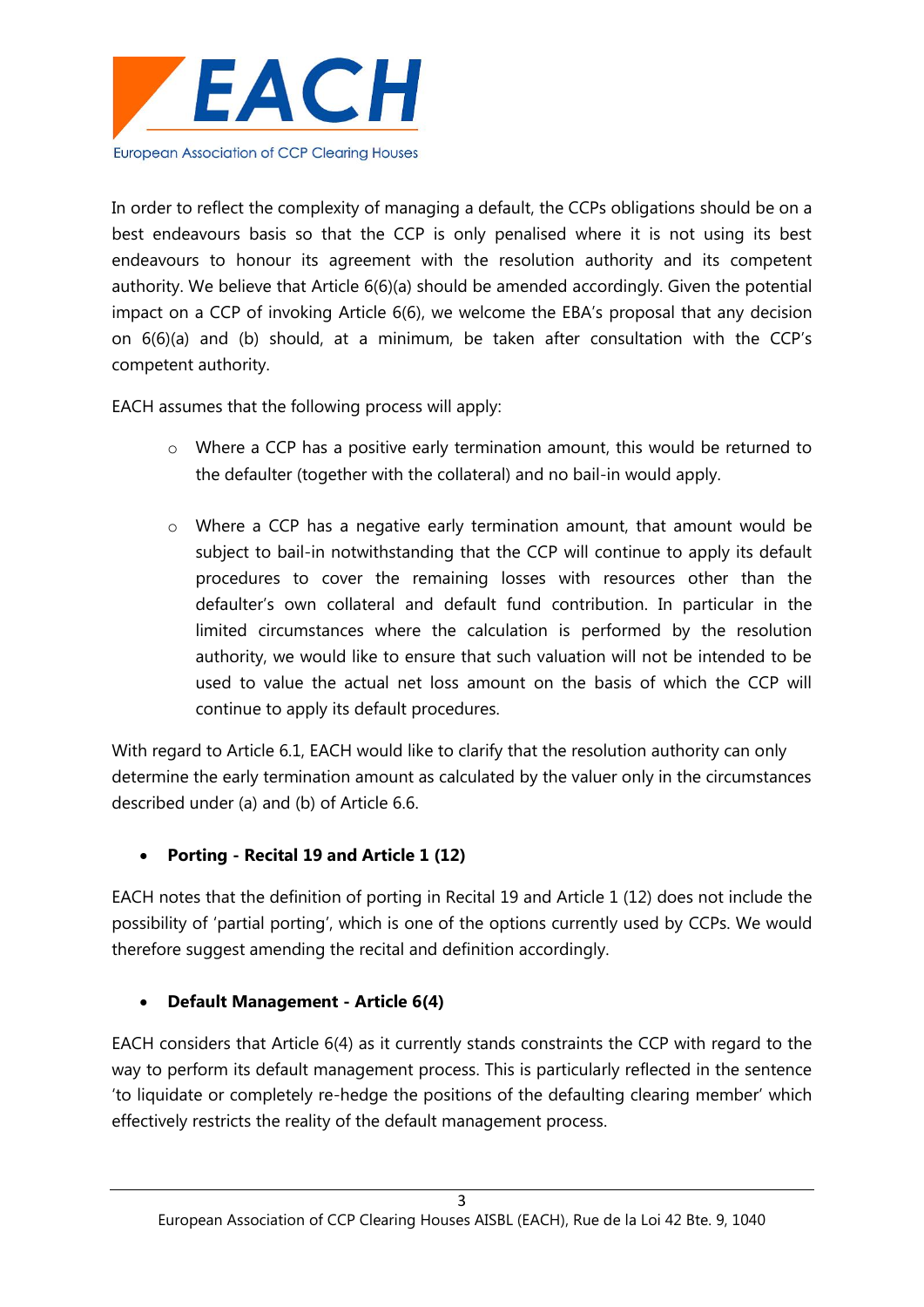

There are indeed two key components of the Default Management Process: hedging, which aims to neutralise the overall risk of the defaulter's portfolio as quickly as possible (protecting the CCP and its participants against any further market moves); and/or the auction process, which transfers the position (risk) inherited from a defaulted clearing member to other members willing to absorb it. The hedging and auction processes may be used to differing degrees depending on the product or market being cleared. Other possibilities different to hedging or auctioning may be used in certain circumstances.

### **EACH proposals**

- We believe it would be helpful to provide a **definition of the term 'early termination amount'** to clarify that this is **the net amount that would result from the actions taken by a CCP to neutralise the risk associated with the defaulters' portfolio and close out or transfer clients' positions in accordance with its default procedures, after applying the collateral resources of the defaulter** including initial margin, variation margin and its contributions to the default fund.
- **We support the proposed approach whereby the timings to achieve a calculation of the 'early termination amount' would be agreed (and we take this to mean a genuine agreement between the parties) between the resolution authority, the CCP and the CCP's competent authority.**
- **EACH also invites EBA to consider that the timeline to determine the early termination amount takes into account the need for the CCP to act under a suitable timeline to complete its default procedures and the fact that it will closely depend on the products cleared.**
- With regard to Article 6.1, EACH would like to clarify **that the resolution authority can only determine the early termination amount as calculated by the valuer only in the circumstances described under (a) and (b) of Article 6.6**.
- **EACH suggest amending the recital 19 and definition 12 of porting to include partial porting.**
- **EACH suggests the deletion of the sentence** 'to liquidate or completely re-hedge the positions of the defaulting clearing member' of Article 6(4) in order to ensure that it reflects the different measures that a CCP may take in a default management process.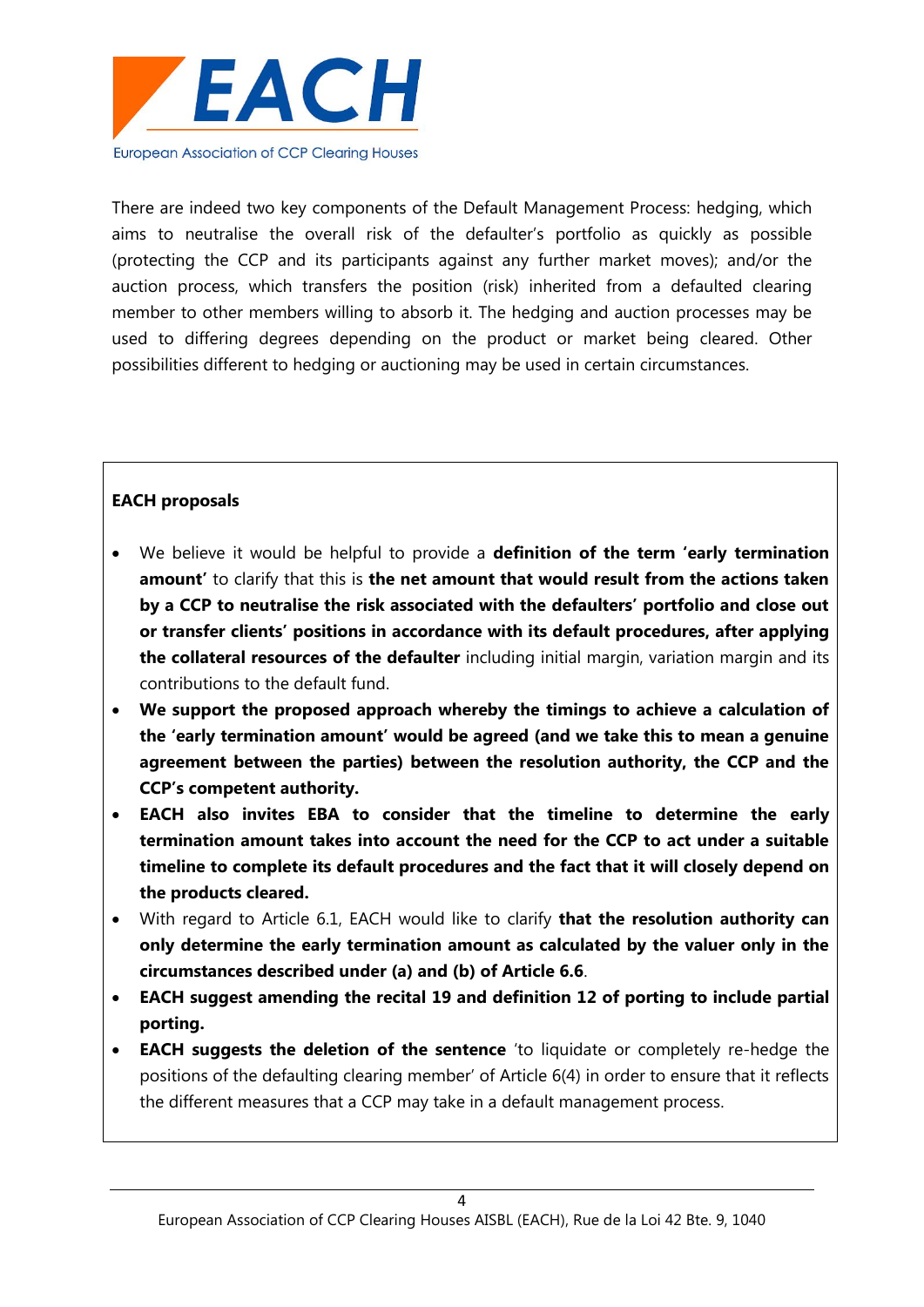

# **Notification to close-out derivatives contracts and instruction to provide early termination amount**

EACH also understands from the draft RTS that the resolution authority will have the right to initiate the close-out of derivative contracts. **The CCP will then be instructed by the resolution authority to provide an early termination amount for all derivative contracts in the relevant netting set in accordance with the CCP's default procedures (Article 6 (2) & (3))**. In order to ensure adequate risk management, EACH suggests slightly amending Art.6 (2) in order that the resolution authority would consult the CCP and its competent authority before the notification to close-out takes place.

#### **Question 11**

**The possibility to produce an early determination is available also in relation to claims of a CCP. In this case the final valuation will reflect the CCP claim as determined pursuant to Article 6, on the basis of the CCP default procedures if provided under the conditions of that Article.**

**Do you consider it appropriate to also allow an early determination in relation to CCP claims?**

**EACH believes that an early determination should only be allowed in certain cases**. In particular, **early determination should only apply where a CCP has failed to instigate its default process or has been negligent in pursuing its default process**. The imposition by a resolution authority of valuations part way through a default process that a CCP is diligently pursuing could cause significant losses to the CCP and could prevent the CCP from accurately calculating its early termination amount. The imposition of a valuation would also not be used by the CCP in calculating the amount of the defaulter's collateral it needs to apply to meet its losses and so it may result in the defaulter receiving less returned collateral than may have been anticipated in calculating its assets or in a CCP being bailed in for more than it is owed. A resolution authority is also highly unlikely to be able to accurately predict the value for any set of trades that a CCP may realise through its default processes. It is also important in this regard that any time limit agreed for the CCP to provide the bail-able amount as part of the CCP's default process properly takes into account a realistic estimation of how long the process may take.